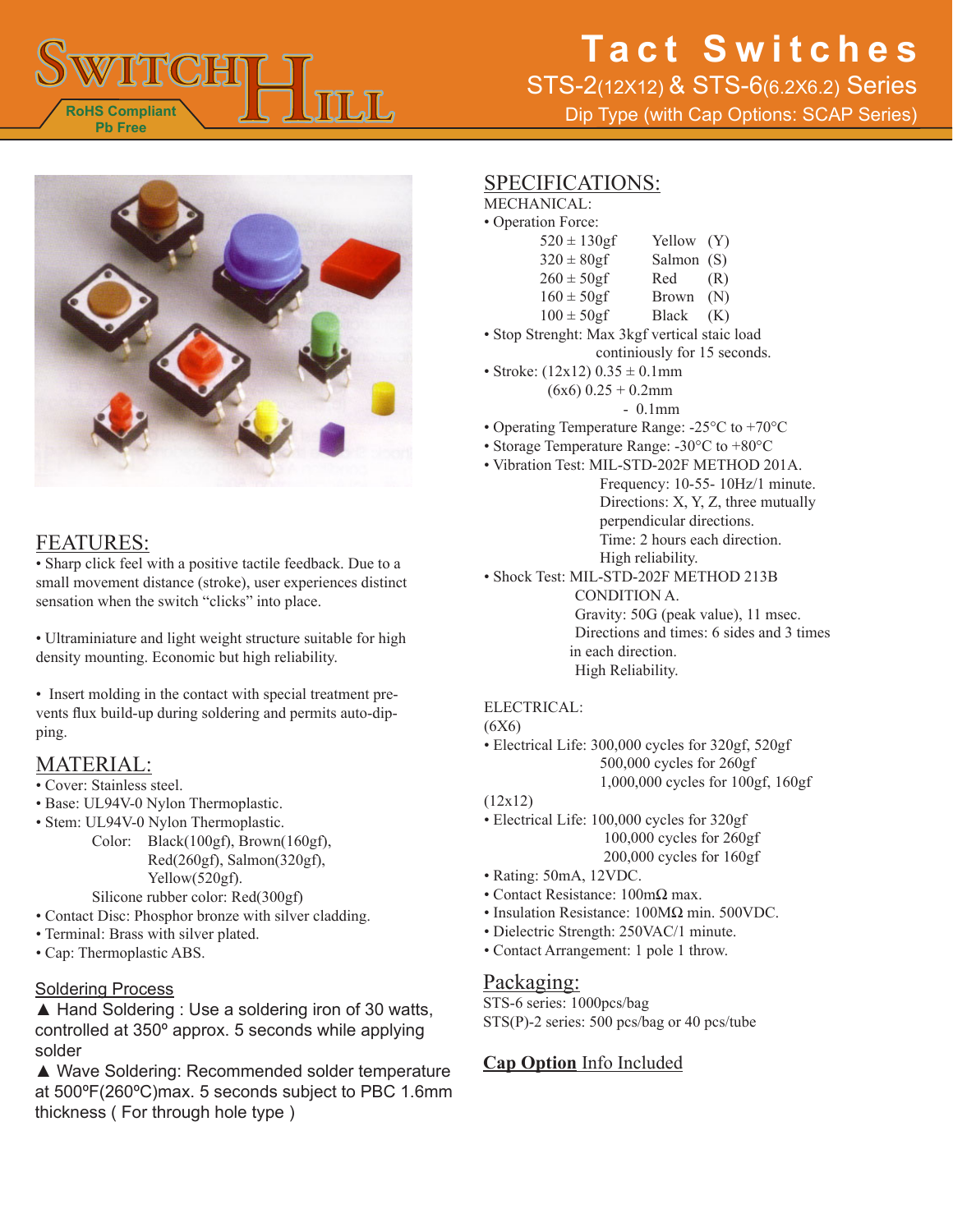

## STS-2(12X12) & STS-6(6.2X6.2) Series

Dip Type (with Cap Options: SCAP Series)







1.50±0.10  $[.177 \pm .004]$ 

CIRCUIT DIAGRAM

| Part $#$                                            | I(mm)     | I(inches)    |
|-----------------------------------------------------|-----------|--------------|
| $\vert$ STS-6 $\vert$ 2~6 $\vert$ 6 $\vert$ 0.6 Max |           | $0.0236$ Max |
| $STS-61$                                            | $0.5$ Max | $0.0197$ Max |

| Part #            | H(mm)          | H(inches) |
|-------------------|----------------|-----------|
| STS-6 $\Box$ 6    | 13.0           | 0.512     |
| $STS-6\square 5$  | 9 <sub>5</sub> | 0.374     |
| $STS-6 \square 3$ | 70             | 0.275     |
| $STS-6-2$         | 5.0            | 0.197     |
| $STS-6=1$         | 43             | 0.169     |

 $STS-6-44~6-48$ :











CIRCUIT DIAGRAM

| Part#           | Loc. | mm  | inches |
|-----------------|------|-----|--------|
| STS-6 $\Box$ 44 | A    | 2.4 | 0.095  |
|                 | B    | 1.6 | 0.063  |
| STS-6 $\Box$ 48 |      | 2.8 | 0.110  |
|                 |      | 20  | 0.079  |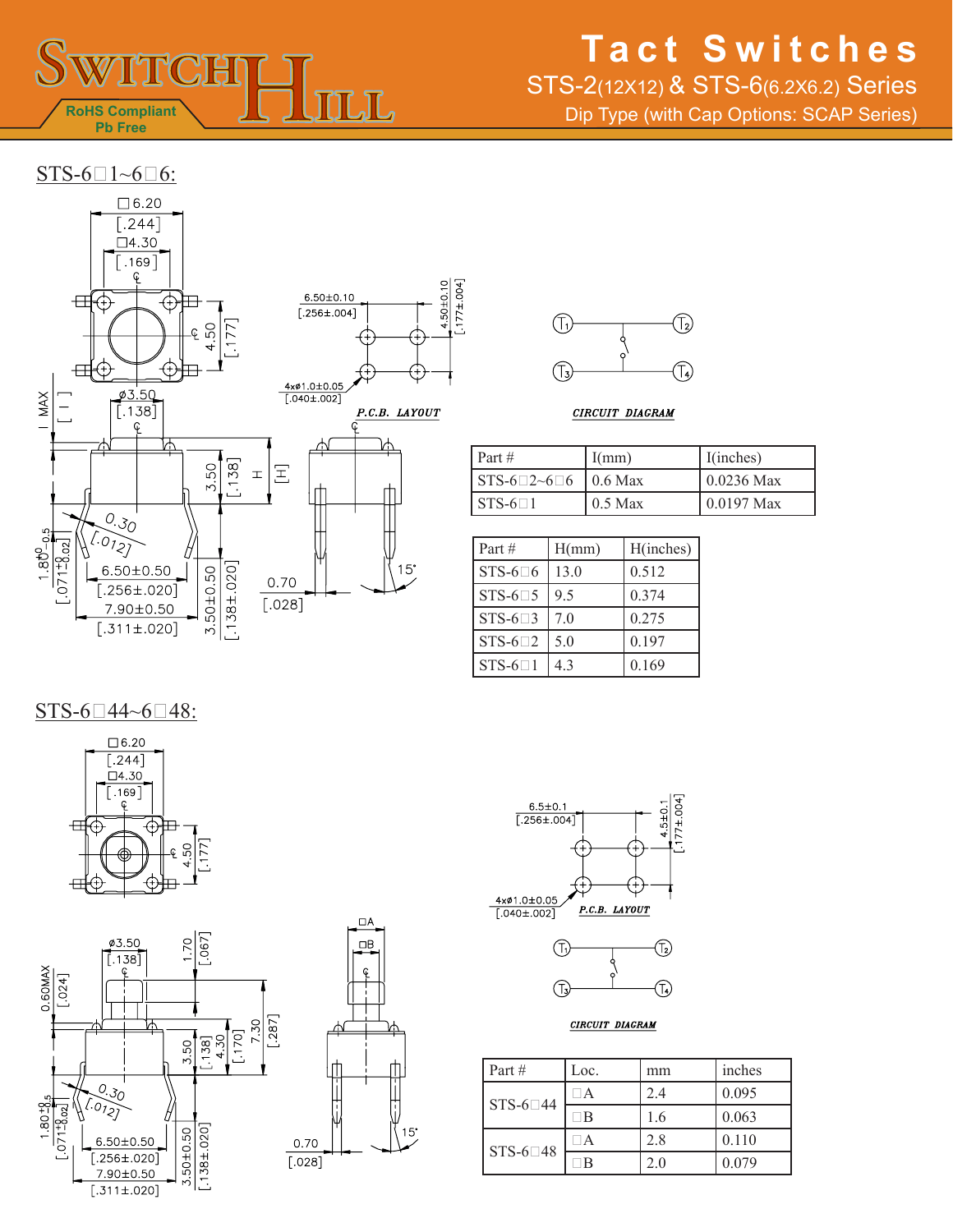

## STS-2(12X12) & STS-6(6.2X6.2) Series

Dip Type (with Cap Options: SCAP Series)

 $STS-2\square1~2\square5$ :







CIRCUIT DIAGRAM





| Part $#$      | H(mm) | H(inches) |
|---------------|-------|-----------|
| $STS-2CB$     | 12.0  | 0.472     |
| $STS-2\Box 5$ | 8.5   | 0.335     |
| $STS-2\Box A$ | 75    | 0.295     |
| $STS-21$      | 43    | 0.169     |

 $STS-2\square 4$ :









CIRCUIT DIAGRAM

 $STS-21(063)$ :